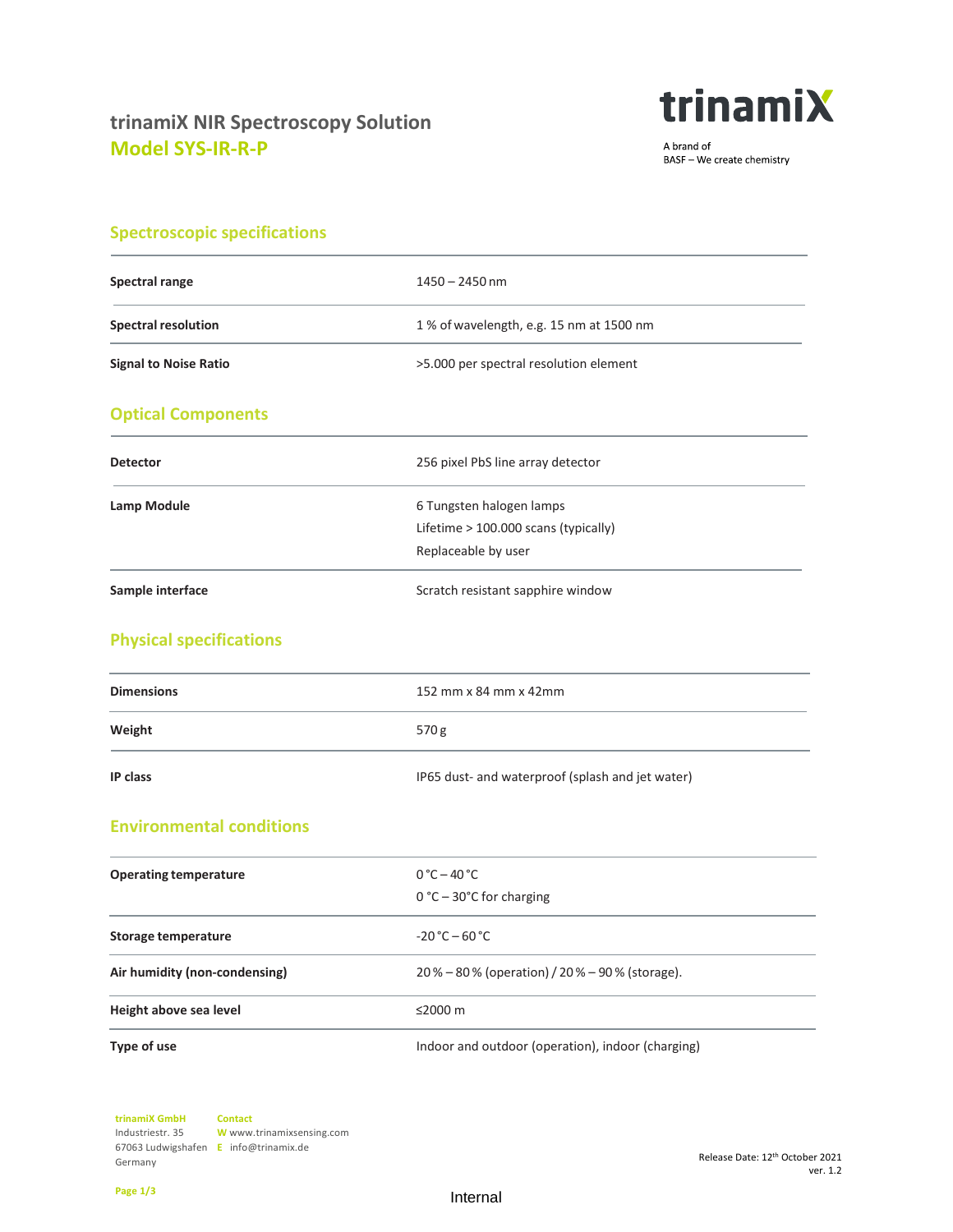

A brand of BASF - We create chemistry

## **Electrical specifications**

| Power Input (for charging)             | USB PD with 15 VDC, max. 2.75 A via USB type C connector |  |
|----------------------------------------|----------------------------------------------------------|--|
| USB-Connection (for stationary use)    | USB 2.0 communication via USB Type C connector           |  |
| Wireless connection (for handheld use) | Wireless low energy via integrated antenna               |  |

## **Battery**

| <b>Type</b>                        | Rechargeable lithium-ion battery                                                  |  |
|------------------------------------|-----------------------------------------------------------------------------------|--|
| Number of scans per battery charge | > 6.000                                                                           |  |
| <b>Nominal voltage</b>             | 11.1V                                                                             |  |
| <b>Nominal capacity</b>            | 2600 mAh                                                                          |  |
| <b>Charging current</b>            | 1300 mA                                                                           |  |
| <b>Transport classification</b>    | UN class: 9<br>UN number: 3480, Lithium-Ion Battery<br>Energy of battery: <100 Wh |  |

## **Radio Frequency Module**

The device contains the following radio frequency (RF) module:

| <b>Type</b>            | Würth Proteus-I AMB2621 / 2608011024000 |  |
|------------------------|-----------------------------------------|--|
| <b>Frequency range</b> | 2.44 GHz                                |  |
| Max. output power      | Typ. -2 dBm, max. 0 dBm                 |  |

**Page 2/3**